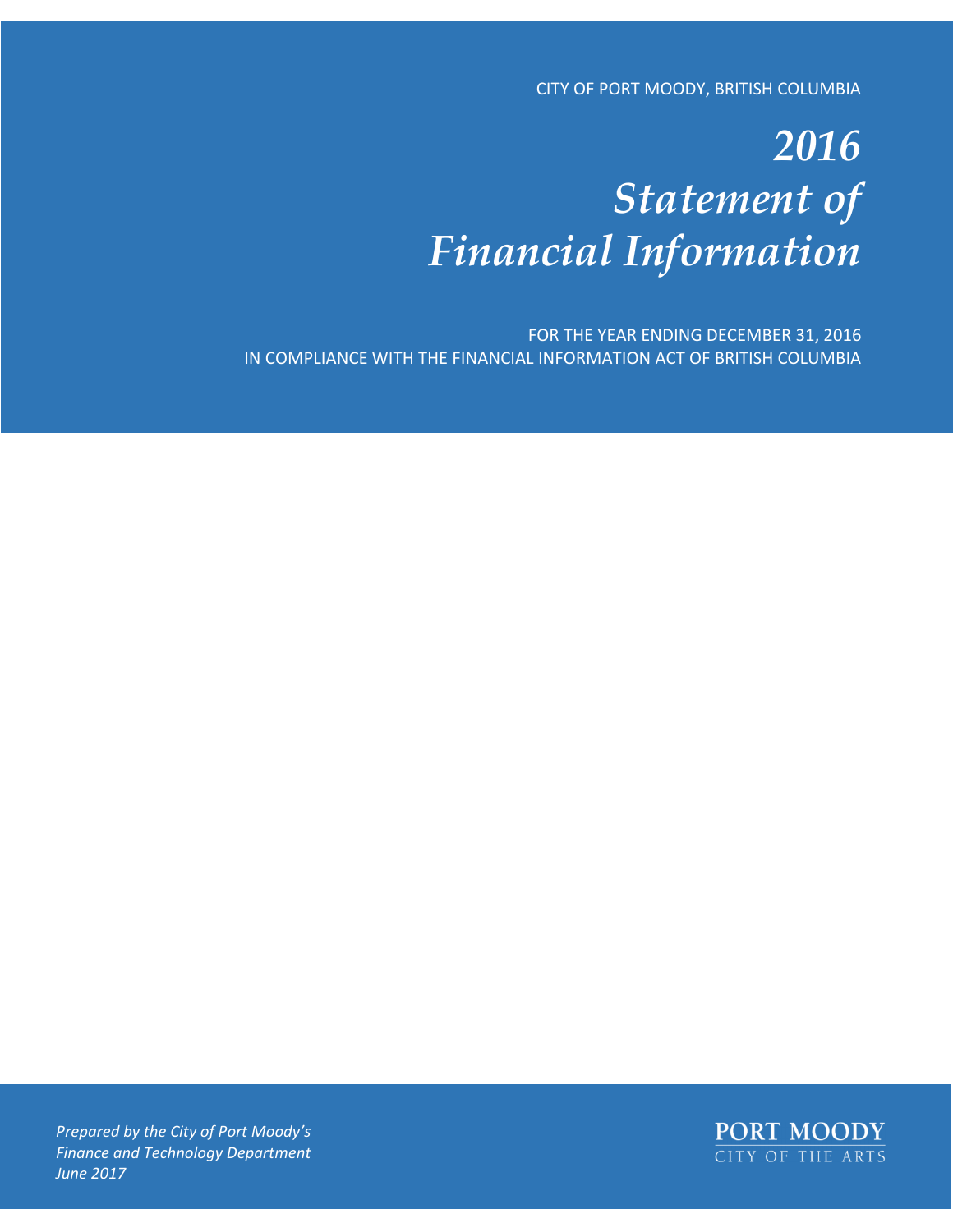## **City of Port Moody Statements and Schedules of Financial Information For the Year Ended December 31, 2016**

#### **Financial Information Regulation Schedule 1**

| <b>Section</b> |                                                         | Page           |
|----------------|---------------------------------------------------------|----------------|
| 2              | <b>Statement of Assets and Liabilities</b>              | $\overline{2}$ |
| 3              | <b>Statement of Operations</b>                          | 3              |
| 4              | <b>Schedule of Debts</b>                                | $\overline{4}$ |
| 5              | Schedule of Guarantee and Indemnity Agreements          | 5              |
| 6(2)           | Schedule of Remuneration and Expenses                   | 6              |
| 6(7)           | <b>Statement of Severance Agreements</b>                | 9              |
| 7              | Schedule of Suppliers of Goods or Services              | 10             |
| 7(2)           | <b>Statement of Payments of Grants or Contributions</b> | 14             |
| 9              | Statement of Financial Information Approval             | 15             |
| 9(3)           | Statement of Financial Information – Management Report  | 16             |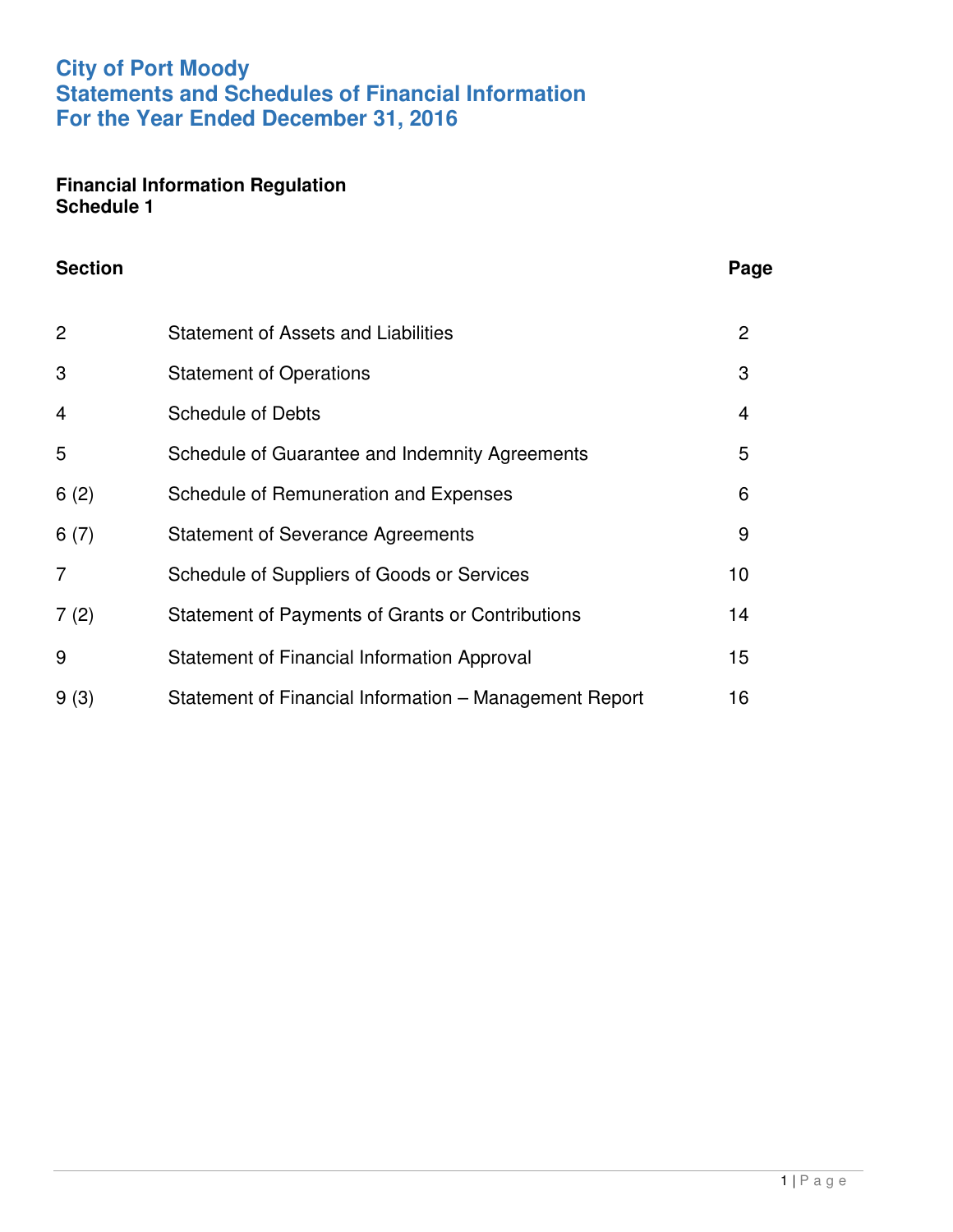### **City of Port Moody Statement of Assets and Liabilities For the Year Ended December 31, 2016**

Prepared under the Financial Information Regulation, Schedule 1, Section 2.

#### **STATEMENT OF FINANCIAL POSITION**

YEAR ENDED DECEMBER 31, 2016, WITH COMPARATIVE FIGURES FOR 2015

|                                                   | 2016          | 2015          |
|---------------------------------------------------|---------------|---------------|
| <b>Financial Assets:</b>                          |               |               |
| Cash                                              | \$42,467,183  | \$19,147,374  |
| Investments (Note 2)                              | 19,854,577    | 40,315,071    |
| Accounts receivable (Note 3)                      | 3,679,140     | 4,131,189     |
|                                                   | 66,000,900    | 63,593,634    |
| <b>Financial Liabilities:</b>                     |               |               |
| Accounts payable and accrued liabilities (Note 4) | 4,085,754     | 2,890,482     |
| Refundable deposits (Note 5)                      | 2,717,958     | 1,888,114     |
| Other liabilities (Note 6)                        | 6,776,577     | 6,714,208     |
| Deferred revenue (Note 7)                         | 4,818,215     | 5,155,447     |
| Capital lease obligation (Note 8)                 | 1,205,556     | 1,423,649     |
| Debt (Note 9)                                     | 10,731,251    | 11,086,903    |
| Development levies (Note 10)                      | 6,938,588     | 6,472,403     |
|                                                   | 37,273,899    | 35,631,206    |
| <b>Net Financial Assets</b>                       | 28,727,001    | 27,962,428    |
| <b>Non-Financial Assets:</b>                      |               |               |
| Tangible capital assets (Note 11)                 | 653,946,406   | 650,855,681   |
| Prepaid expenses                                  | 465,040       | 351,614       |
| Inventory                                         | 135,403       | 116,881       |
|                                                   | 654,546,849   | 651,324,176   |
| <b>Accumulated Surplus (Note 12)</b>              | \$683,273,850 | \$679,286,604 |

See accompanying notes to the financial statements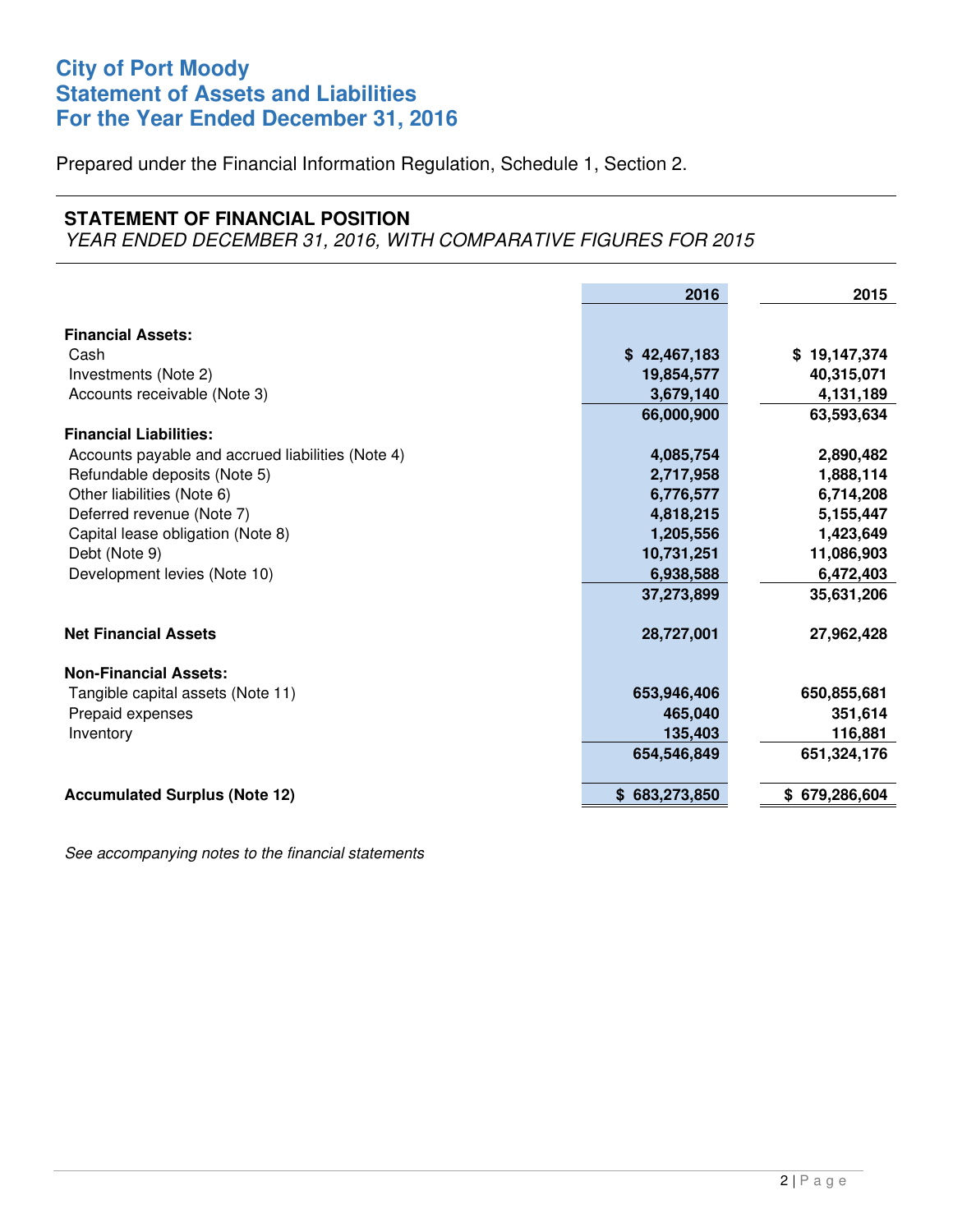### **City of Port Moody Statement of Operations For the Year Ended December 31, 2016**

Prepared under the Financial Information Regulation, Schedule 1, Section 3.

#### **STATEMENT OF OPERATIONS**

YEAR ENDED DECEMBER 31, 2016, WITH COMPARATIVE FIGURES FOR 2015

|                                            | 2016 Budget   | 2016          | 2015          |
|--------------------------------------------|---------------|---------------|---------------|
| Revenue                                    |               |               |               |
| Taxes                                      |               |               |               |
| Real property                              | \$36,234,242  | \$36,150,461  | \$34,339,880  |
| Private utility companies                  | 462,668       | 462,669       | 453,519       |
|                                            | 36,696,910    | 36,613,130    | 34,793,399    |
| Payments in lieu of taxes                  | 1,617,934     | 1,660,882     | 1,600,072     |
| Services to other governments              | 38,000        | 54,382        | 46,228        |
| Sale of services                           |               |               |               |
| Environmental health services              | 2,554,383     | 2,605,838     | 2,487,194     |
| Recreational and cultural services         | 3,328,497     | 3,841,247     | 3,726,333     |
| Sewer utility fees and charges             | 5,913,544     | 6,062,676     | 5,914,211     |
| Water utility fees and charges             | 6,334,281     | 6,562,668     | 6,296,963     |
| Other revenue (Note 15)                    | 2,062,370     | 3,579,913     | 3,161,350     |
| Contributed assets                         |               |               | 30,000        |
| Transfers from other governments (Note 16) | 5,115,331     | 2,551,900     | 2,839,214     |
| Private contributions                      |               | 176,816       | 49,149        |
| Development levies utilized (Note 10)      | 71,686        | 32,433        | 52,114        |
|                                            | 63,732,936    | 63,741,885    | 60,996,227    |
| <b>Expenses (Note 17)</b>                  |               |               |               |
| Corporate Administration                   | 7,567,648     | 6,749,209     | 6,239,143     |
| <b>Development Services</b>                | 2,311,632     | 2,031,088     | 1,809,312     |
| <b>Community Services</b>                  | 10,832,819    | 10,349,282    | 9,758,876     |
| Engineering & Parks                        | 11,013,252    | 9,977,497     | 10,181,395    |
| Library                                    | 2,119,083     | 1,859,471     | 1,818,856     |
| Police                                     | 10,940,928    | 10,397,889    | 9,637,234     |
| Fire                                       | 6,940,653     | 7,308,920     | 7,054,835     |
| <b>Fiscal Services General</b>             | 1,139,175     | 974,751       | 959,749       |
| Sewer & Drainage Utility Fund              | 5,411,608     | 4,592,758     | 4,966,399     |
| <b>Water Utility Fund</b>                  | 5,949,300     | 5,513,774     | 6,065,448     |
|                                            | 64,226,098    | 59,754,639    | 58,491,247    |
|                                            |               |               |               |
| <b>Annual Surplus</b>                      | (493, 162)    | 3,987,246     | 2,504,980     |
| Accumulated Surplus, beginning of year     | 679,286,604   | 679,286,604   | 676,781,624   |
| Accumulated Surplus, end of year (Note 12) | \$678,793,442 | \$683,273,850 | \$679,286,604 |

See accompanying notes to the financial statements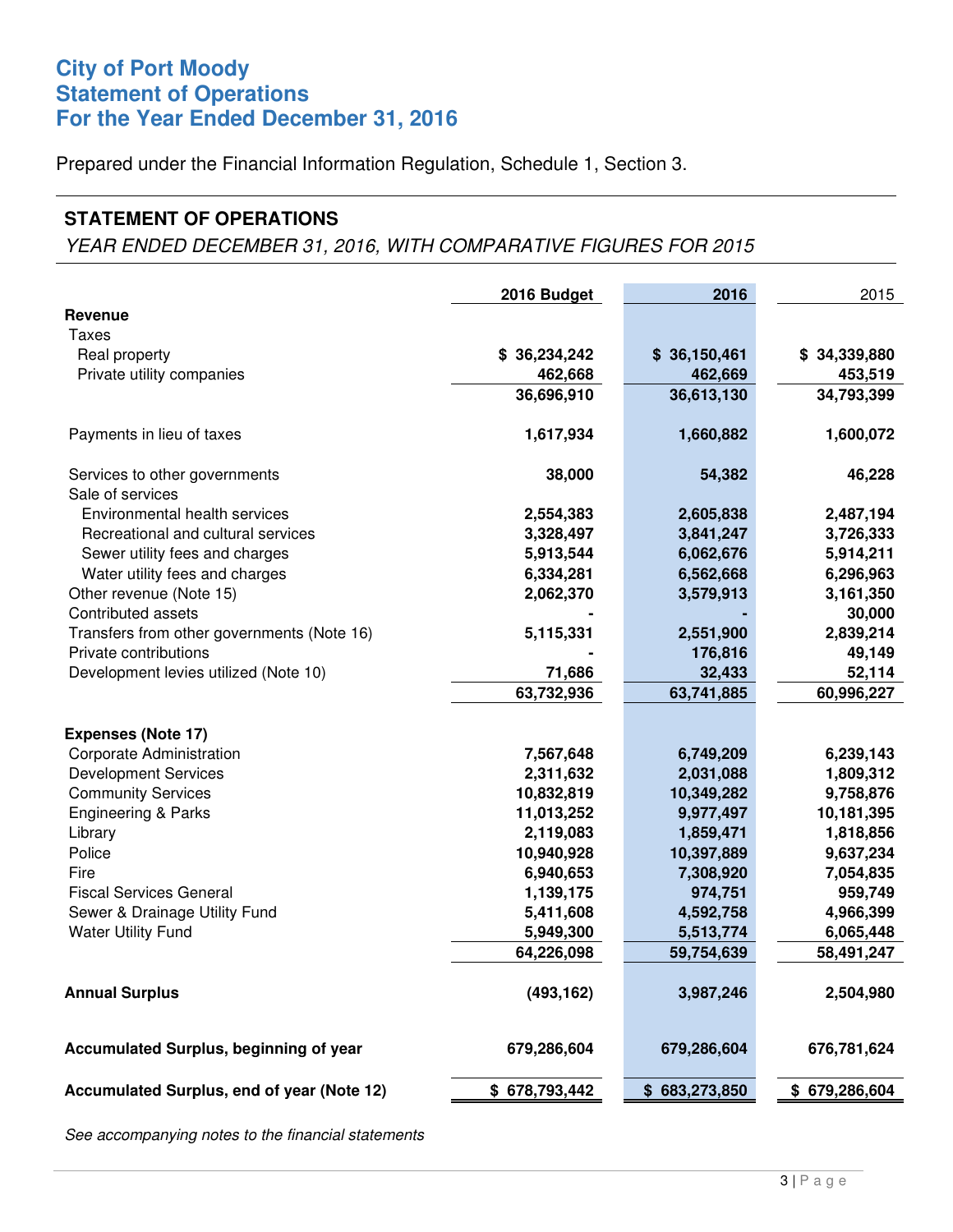#### **City of Port Moody Schedule of Debts For the Year Ended December 31, 2016**

Prepared under the Financial Information Regulation, Schedule 1, Section 4.

The City obtains debt instruments through MFA pursuant to security issuing bylaws under authority of the Community Charter to finance certain capital expenditures.

#### **LONG TERM DEBT**

| <b>Bylaw</b><br><b>Number</b> | <b>Purpose</b>             | <b>Maturity</b><br><b>Date</b> | <b>Interest</b><br>Rate | <b>Authorized</b> | <b>Repayments</b><br>and<br><b>Actuarial</b><br><b>Adjustments</b> | <b>Net Debt</b> |
|-------------------------------|----------------------------|--------------------------------|-------------------------|-------------------|--------------------------------------------------------------------|-----------------|
| 2679                          | Police building debt       | 2026                           | 4.66%                   | 3,000,000         | 1,243,492                                                          | 1,756,508       |
| 2878                          | Fire Hall #1 building debt | 2042                           | 3.40%                   | 6,000,000         | 467,432                                                            | 5,532,567       |
| 2878                          | Fire Hall #1 building debt | 2043                           | 3.15%                   | 3,000,000         | 171,861                                                            | 2,828,139       |
|                               |                            |                                |                         | \$12,000,000      | 882,785<br>S                                                       | \$10,117,214    |

#### **EQUIPMENT FINANCING**

| <b>Purpose</b>  | Term<br>(months) | <b>Interest</b><br>Rate | <b>Principal</b> | <b>Payment</b> | <b>Net Debt</b> |
|-----------------|------------------|-------------------------|------------------|----------------|-----------------|
| Vehicles        | 60               | Variable                | 416,475          | \$<br>22.495   | \$<br>393,980   |
| Equipment       | 48               | Variable                | 264,663          | 103,308        | 161,355         |
| <b>Vehicles</b> | 60               | Variable                | 60,656           | 1.954          | 58,702          |
|                 |                  |                         | 741.794<br>\$    | 127,757<br>\$  | \$<br>614,037   |

|                                  | <b>Net Debt</b> |
|----------------------------------|-----------------|
| <b>Total Long Term Debt</b>      | \$10,117,214    |
| <b>Total Equipment Financing</b> | 614,037         |
| <b>Total Debt</b>                | 10,731,251      |

Future sinking fund payments on outstanding debenture debt:

| 2017          | \$<br>440,395 |
|---------------|---------------|
| 2018          | 455,555       |
| 2019          | 430,442       |
| 2020          | 418,523       |
| 2021          | 432,250       |
| 2022 & Beyond | 8,554,086     |
| <b>Total</b>  | 10,731,251    |

The City has the following authorized but un-issued long term debt as at December 31, 2016 to finance capital remedial works to the Civic Centre, the Recreation Complex, the Arts Centre and Heritage Mountain Bridge:

L/A Bylaw L/A Amount #3018 \$10,500,000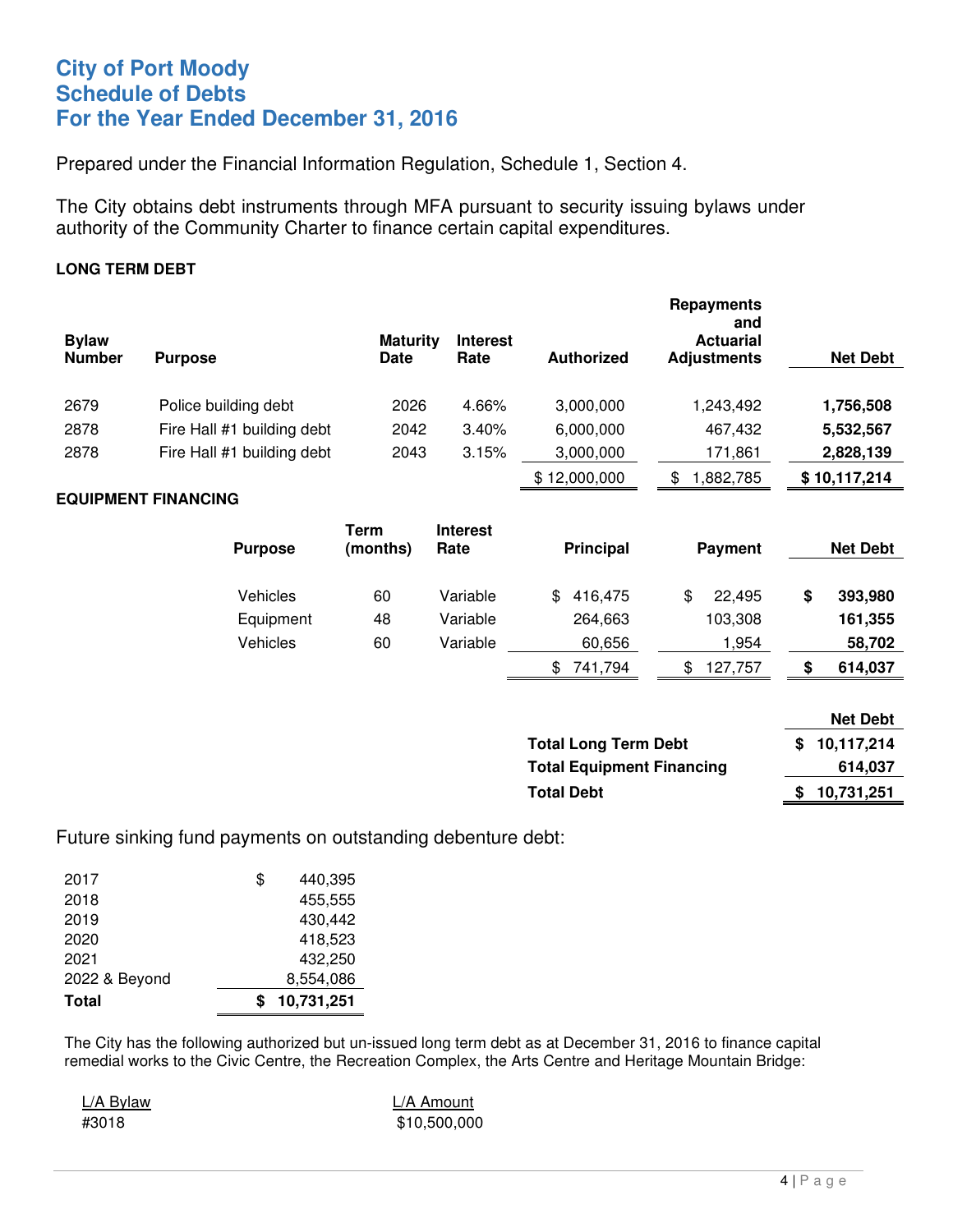# **City of Port Moody Schedule of Guarantee and Indemnity Agreements For the Year Ended December 31, 2016**

Prepared under the Financial Information Regulation, Schedule 1, Section 5.

This organization has not given any guarantees or indemnities under the Guarantees and Indemnities Regulation.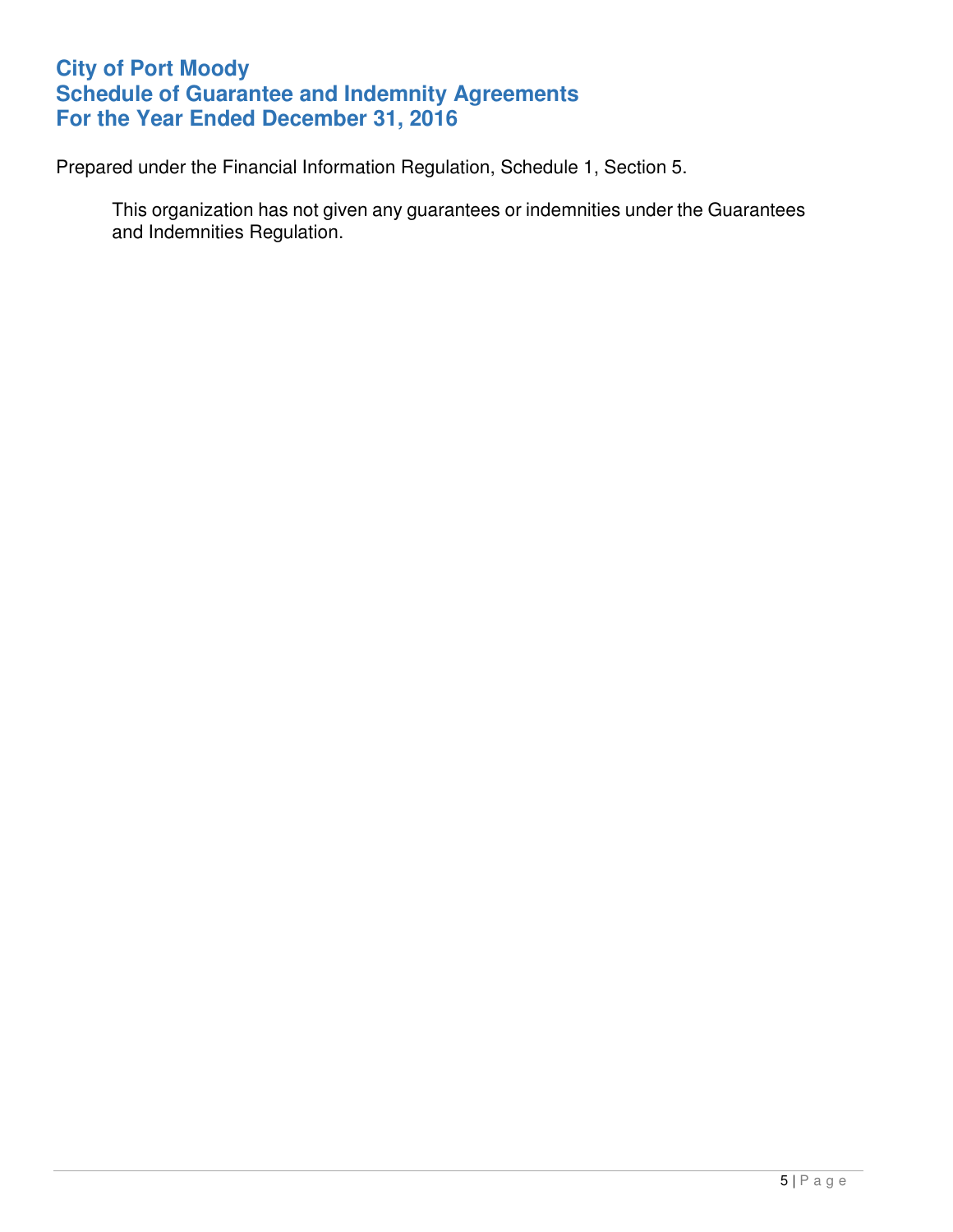### **City of Port Moody Schedule of Remuneration and Expenses For the Year Ended December 31, 2016**

#### Prepared under the Financial Information Regulation, Schedule 1, Section 6(2)(a). **Council**

| uuuluu           |                 |                  |                    |                         |                 |
|------------------|-----------------|------------------|--------------------|-------------------------|-----------------|
|                  |                 | <b>Tax Free</b>  |                    |                         |                 |
| <b>Name</b>      | <b>Position</b> | <b>Allowance</b> | <b>Base Salary</b> | <b>Taxable Benefits</b> | <b>Expenses</b> |
| Clay, Mike       | Mayor           | 28,876           | 57,752             | 1,536                   | 7,192           |
| Dilworth, Diana  | Councillor      | 11,211           | 22,971             | 1,148                   | 7,066           |
| Glumac, Rick     | Councillor      | 11.211           | 22,971             | 773                     | 4,879           |
| Junker, Barbara  | Councillor      | 11,211           | 22,971             | 248                     | 3,123           |
| Lahti, Meghan    | Councillor      | 11,211           | 22,971             | 248                     | 3,179           |
| Royer, Zoe       | Councillor      | 11,211           | 22,971             | 1,149                   | 8,021           |
| Vagramov, Robert | Councillor      | 11,211           | 22,971             | 1,148                   | 4,900           |
| <b>Total</b>     |                 | \$96,142         | 195,578            | \$6,250                 | \$38,360        |

#### Prepared under the Financial Information Regulation, Schedule 1, Section 6(2)(b).

| Staff (Greater than \$75,000) |                                          |                           |                                        |                |
|-------------------------------|------------------------------------------|---------------------------|----------------------------------------|----------------|
|                               |                                          |                           | <b>Taxable</b><br><b>Benefits</b><br>& |                |
| <b>Name</b>                   | <b>Position</b>                          | Remuneration <sup>1</sup> | Payouts <sup>2</sup>                   | <b>Expense</b> |
| Allen, John                   | <b>Training Officer - TACT</b>           | 134,717                   | 9,821                                  | 1,679          |
| Barnett, Brian                | Senior Project Engineer - TFT            | 110,794                   | 2,228                                  | $\Omega$       |
| Baxter, Michael               | Electrician                              | 82,856                    | 2,780                                  | 439            |
| Bekar, Cole                   | Firefighter                              | 119,986                   | 2,172                                  | 1,941          |
| Bell, Robert                  | Superintendent, Utilities                | 106,728                   | 4,814                                  | 7,683          |
| Blaxland, Mark                | Platoon Captain                          | 139,831                   | 10,666                                 | 1,769          |
| Bleasdale, Jim                | Platoon Captain - TACT                   | 142,840                   | 9,211                                  | 1,358          |
| Boechler, Chris               | Mechanic                                 | 73,450                    | 2,600                                  | 239            |
| Boechler, Michael             | Firefighter                              | 118,987                   | 2,019                                  | 89             |
| Boisvert, Conrad              | Utility Maintenance Worker 2             | 80,370                    | 1,152                                  | 2,044          |
| Borthwick, Burke              | <b>Civil Construction Supervisor</b>     | 73,700                    | 1,551                                  | 1,459          |
| Boughner, Martin              | Systems & Technical Services Coordinator | 73,356                    | 1,698                                  | 461            |
| Braich, Raman                 | Manager of Information Services          | 104,310                   | 2,445                                  | 5,518          |
| Burgess, Jordan               | Solid Waste & Recycling Supervisor       | 76,989                    | 213                                    | 974            |
| Butt, Kevin                   | Firefighter                              | 122,783                   | 6,935                                  | 1,585          |
| Carley, B. Neal               | General Manager, Engineering & Parks     | 127,388                   | 28,256                                 | 1,826          |
| Chambers, Trevor              | Firefighter                              | 113,672                   | 6,182                                  | 1,547          |
| Chandler, James               | Manager of Engineering                   | 121,726                   | 2,614                                  | 5,137          |
| Cornish, Michael              | <b>Fire Captain</b>                      | 140,975                   | 2,076                                  | 2,671          |
| Cusano, Nick                  | Utility Maintenance Worker 2             | 76,196                    | 1,681                                  | 2,246          |
| Davino, Robert                | <b>Lead Carpenter</b>                    | 84,470                    | 2,450                                  | 543            |
| Davis, Margot                 | Manager of Sustainability                | 111,452                   | 2,418                                  | 564            |
| De Paoli, Mary                | Manager of Planning                      | 113,923                   | 2,590                                  | 2,166          |
| deBoer, Rodney                | Fire Captain                             | 142,302                   | 6,182                                  | 2,561          |

<sup>&</sup>lt;sup>1</sup> Remuneration includes base salary, acting pay and overtime

 $2$  Taxable benefits and payouts include MSP, group life insurance and other allowances as well as one time payments (ie. banked vacation and gratuity).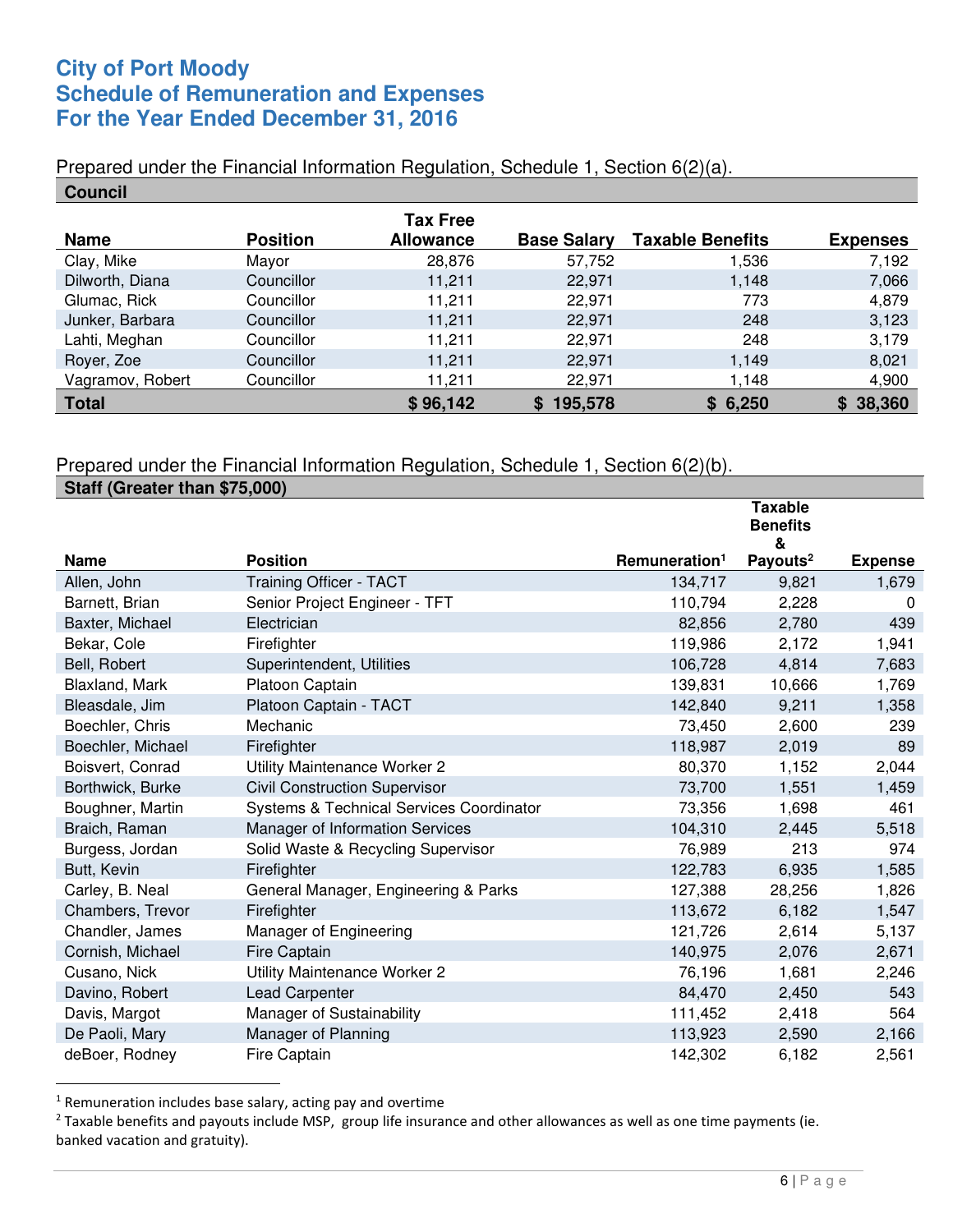|                      |                                                                              |              | <b>Taxable</b><br><b>Benefits</b><br>& |                |
|----------------------|------------------------------------------------------------------------------|--------------|----------------------------------------|----------------|
| <b>Name</b>          | <b>Position</b>                                                              | Remuneration | <b>Payouts</b>                         | <b>Expense</b> |
| Dekoven, Michael     | Deputy Director Library Services                                             | 111,982      | 2,423                                  | 3,013          |
| Dennis, Jeff         | <b>Training Captain</b>                                                      | 144,321      | 2,052                                  | 1,530          |
| Deppiesse, Deanne    | Parks Supervisor                                                             | 78,913       | 882                                    | 9,097          |
| Donahue, Mitchell    | Firefighter                                                                  | 113,981      | 2,019                                  | 2,681          |
| Doud, Tyler          | Firefighter                                                                  | 120,916      | 10,430                                 | 1,239          |
| Dougan, Greg         | Firefighter                                                                  | 123,127      | 3,057                                  | 2,027          |
| Dynie, Steven        | Firefighter                                                                  | 113,874      | 7,759                                  | 0              |
| Faedo, Remo          | Fire Chief                                                                   | 159,250      | 3,538                                  | 1,073          |
| Findlay, Craig       | Firefighter                                                                  | 113,487      | 2,560                                  | 40             |
| Friesen, David       | <b>Training Officer</b>                                                      | 112,877      | 1,751                                  | $\Omega$       |
| Ganske, Tyson        | Manager of Financial Planning                                                | 84,645       | 2,060                                  | 3,104          |
| Gervan, Christine    | Payroll Advisor                                                              | 73,511       | 2,748                                  | 3,600          |
| Hadden, Greg         | Firefighter                                                                  | 129,874      | 2,153                                  | 133            |
| Halpin, Mark         | <b>Transportation Planner</b><br>Deputy Fire Chief, Adminstration, Emergency | 80,916       | 1,546                                  | 3,173          |
| Harper, Jason        | Management & Operations                                                      | 147,285      | 2,465                                  | 4,522          |
| Higo, Ron            | General Manager, Community Services                                          | 157,714      | 2,464                                  | 2,745          |
| Hooton, Michael      | Firefighter                                                                  | 118,141      | 2,019                                  | 1,486          |
| leraci, Domenico     | <b>Construction Supervisor</b>                                               | 89,720       | 1,917                                  | 3,836          |
| Jain, Devin          | Manager of Cultural Services                                                 | 104,601      | 1,621                                  | 4,617          |
| Jamieson, Brodie     | Firefighter                                                                  | 109,052      | 4,860                                  | 0              |
| Jaques, Scott        | Webmaster                                                                    | 73,688       | 1,741                                  | 507            |
| Jensen, James        | <b>Facilities Maintenance Supervisor</b>                                     | 81,322       | 1,425                                  | 372            |
| Jones, Kevin         | Planner                                                                      | 81,645       | 1,553                                  | 1,735          |
| Kidd, David          | Director of Public Works                                                     | 72,395       | 13,976                                 | 14             |
| Knittle, Shane       | Firefighter                                                                  | 110,019      | 5,258                                  | 2,506          |
| LaCroix, Jim         | Manager of Recreation                                                        | 111,873      | 2,570                                  | 2,818          |
| Leblanc, Paul        | Utility Maintenance Supervisor                                               | 88,883       | 1,960                                  | 5,046          |
| Locke, Dorian        | Firefighter                                                                  | 80,994       | 292                                    | 0              |
| Lodge, Rosemary      | Manager of Communications & Engagement                                       | 105,734      | 713                                    | 1,259          |
| MacDuff, George      | Senior Project Engineer                                                      | 110,658      | 2,458                                  | 1,092          |
| MacLeod, Robyn       | Manager of Building Bylaw & Licensing                                        | 106,207      | 2,512                                  | 1,106          |
| Madigan, John Thomas | Director of Public Works - Temporary Acting                                  | 97,299       | 7,737                                  | 10,603         |
| Maginnis, David      | Firefighter                                                                  | 129,442      | 2,014                                  | 136            |
| Mai, Guan Hua        | <b>Corporate Business Analyst</b>                                            | 80,641       | 202                                    | 2,012          |
| Malchuk, Sandra      | Human Resources Consultant                                                   | 103,724      | 2,519                                  | 4,065          |
| McCreedy, Virginia   | Digital & Information Services Coordinator                                   | 75,260       | 283                                    | 131            |
| McKinlay, Stephen    | Firefighter                                                                  | 76,527       | 1,167                                  | 21             |
| McMillan, Kelly      | Mechanic                                                                     | 81,868       | 3,233                                  | 2,075          |
| Muccillo, Ernesto    | Mechanic - TFT                                                               | 76,732       | 1,927                                  | 159            |
| O'Brien, Steve       | Firefighter                                                                  | 130,592      | 4,231                                  | 278            |
| Parker, Gordon       | Deputy Fire Chief, Training & Operations                                     | 129,402      | 53,798                                 | 2,708          |
| Parnell, Angela      | General Manager, Corporate Services                                          | 155,450      | 10,609                                 | 2,134          |
| Patterson, William   | Platoon Captain                                                              | 139,951      | 8,011                                  | 1,417          |
| Pavicic, Luka        | Firefighter                                                                  | 111,386      | 5,701                                  | 672            |
| Penner, Darrin       | Firefighter                                                                  | 80,493       | 2,525                                  | 0              |
| Perrett, Wade        | Firefighter                                                                  | 122,445      | 2,019                                  | 1,466          |
| Peters, Ryan         | Firefighter                                                                  | 86,827       | 2,128                                  | $\mathbf{0}$   |
| Piffer, David        | Fire Captain                                                                 | 145,720      | 2,040                                  | 1,945          |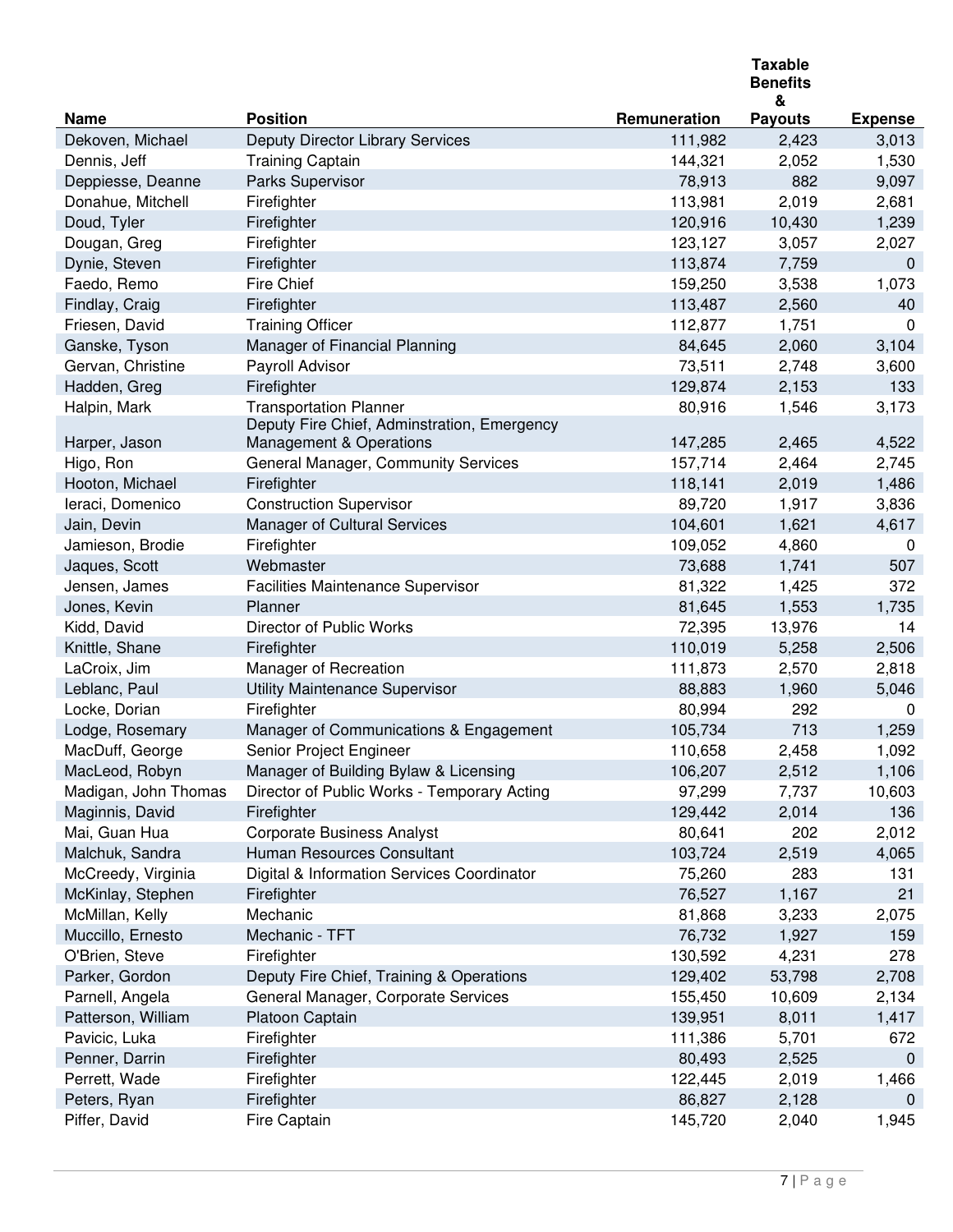|                                     |                                                        |              | <b>Taxable</b><br><b>Benefits</b><br>& |                |
|-------------------------------------|--------------------------------------------------------|--------------|----------------------------------------|----------------|
| <b>Name</b>                         | <b>Position</b>                                        | Remuneration | <b>Payouts</b>                         | <b>Expense</b> |
| Pronovost, Brigitte                 | Manager of Fire Administration & Budget                | 74,153       | 6,172                                  | 210            |
| Quarto, Frank                       | Firefighter                                            | 116,965      | 2,019                                  | 661            |
| Ramsay, Kevin                       | <b>City Manager</b>                                    | 124,848      | 16,874                                 | 7,171          |
| Robinson, Bradley                   | Lieutenant - TACT                                      | 132,805      | 7,052                                  | 1,275          |
| Robinson, Ken                       | Manager of Occupational Health & Safety                | 101,783      | 2,515                                  | 1,120          |
| Rockwood, Paul                      | General Manager, Finance and Technology                | 156,347      | 6,393                                  | 4,947          |
| Russell, Joan Lynne                 | <b>Director Library Services</b>                       | 126,358      | 5,557                                  | 174            |
| Rutherford, Virgelene               | Manager of Human Resources                             | 127,727      | 3,032                                  | 6,252          |
| Savoie, Tim                         | <b>City Manager</b>                                    | 80,494       | 1,097                                  | 3,569          |
| Scallion, Jeffrey                   | Firefighter                                            | 76,149       | 292                                    | 40             |
| Shefley, Michael                    | Platoon Captain                                        | 144,613      | 1,908                                  | 686            |
| Sheridan, Aidan                     | IS Applications Supervisor                             | 88,649       | 4,627                                  | 5,285          |
| Shermer, Dorothy                    | Corporate Officer                                      | 106,146      | 2,463                                  | 7,601          |
| Shoucair, Robert                    | Lieutenant - TACT                                      | 137,871      | 2,039                                  | 2,780          |
| Sinclair, Cameron                   | Firefighter                                            | 111,183      | 1,119                                  | 127            |
| Smedegaard, Steven                  | Urban Forestry Technician                              | 80,313       | 268                                    | 3,324          |
| Stevens, Dave                       | <b>Manager of Facilities</b>                           | 101,783      | 2,515                                  | 434            |
| Stewart, Douglas                    | Fire Captain                                           | 151,867      | 2,076                                  | 2,904          |
| Stiver, James                       | General Manager, Development Services                  | 157,970      | 2,632                                  | 4,385          |
| Suzukovich, Rob                     | <b>Training Captain</b>                                | 138,769      | 2,059                                  | 1,083          |
| Takahashi, Tracey                   | Deputy Corporate Officer                               | 81,004       | 2,350                                  | 4,843          |
| Taylor, Alex                        | Senior Planner                                         | 79,769       | 194                                    | 2,192          |
| Taylor, Andrew                      | Firefighter                                            | 111,348      | 2,094                                  | 1,108          |
| Tindle, Elaine                      | Human Resources Consultant - RPT                       | 79,373       | 2,276                                  | 1,231          |
| Trachsel, Amelia                    | Project Engineer                                       | 94,901       | 1,572                                  | 1,809          |
| Turner, Laura                       | Manager of Financial Reporting                         | 91,671       | 2,467                                  | 4,855          |
| Van, Robert                         | <b>Fire Prevention Officer</b>                         | 140,761      | 2,076                                  | 2,345          |
| Velthuijzen, Jennifer               | Manager of Corporate Purchasing and Risk<br>Management | 88,431       | 2,301                                  | 3,150          |
| Watt, Christopher                   | Firefighter                                            | 112,196      | 2,554                                  | 1,420          |
| Webster, Jason                      | Firefighter                                            | 115,524      | 4,015                                  | 1,057          |
| Wiles, Dave                         | Mechanic                                               | 79,220       | 2,717                                  | 349            |
| Williams, Joffre                    | Firefighter                                            | 121,963      | 5,562                                  | 40             |
| Woods, Jessica                      | Superintendent, Parks & Roads                          | 85,217       | 1,934                                  | 9,712          |
| Total Staff (Greater than \$75,000) |                                                        | \$11,347,336 | \$424,501                              | \$228,833      |

Prepared under the Financial Information Regulation, Schedule 1, Section 6(2)(c).

| Total Staff (Less than \$75,000) | \$10,489,994 \$184,622 \$123,795    |  |
|----------------------------------|-------------------------------------|--|
| <b>Grand Total Staff</b>         | $$21,837,330$ $$609,123$ $$352,628$ |  |

Prepared under the Financial Information Regulation, Schedule 1, Section 6(2)(d).

Employee remuneration numbers are not stated in the same format as the Statement of Operations; therefore, there is no reconciliation.

Prepared under the Financial Information Regulation, Schedule 1, Section 6(6).

| 2016 Employer portion of Canada Pension Plan  | \$891,032 |
|-----------------------------------------------|-----------|
| 2016 Employer portion of Employment Insurance | \$460,562 |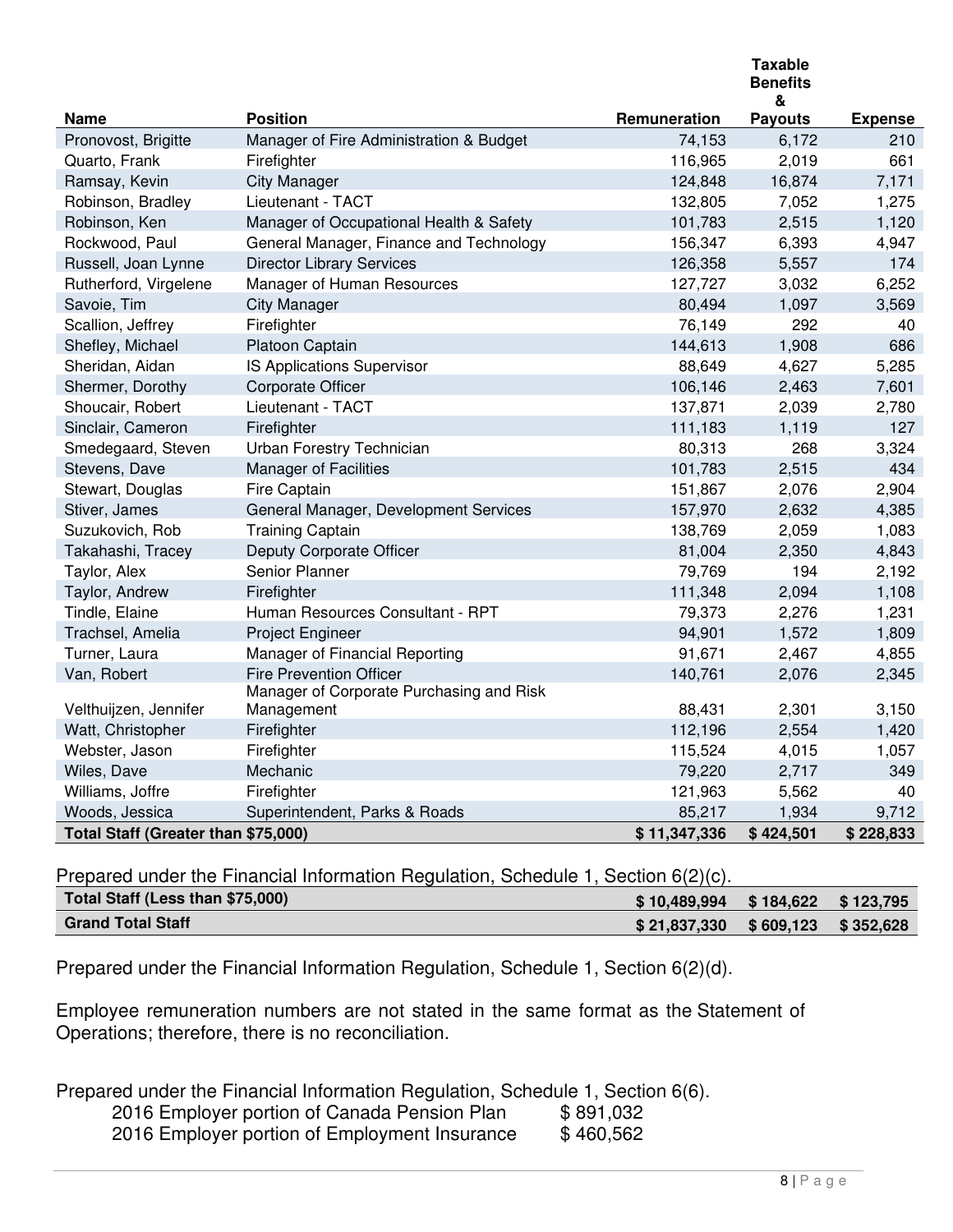# **City of Port Moody Statement of Severance Agreements For the Year Ended December 31, 2016**

Prepared under the Financial Information Regulation, Schedule 1, Section 6(7).

There were no severance agreements under which payment commenced between the City of Port Moody and its non-unionized employees during fiscal year 2016.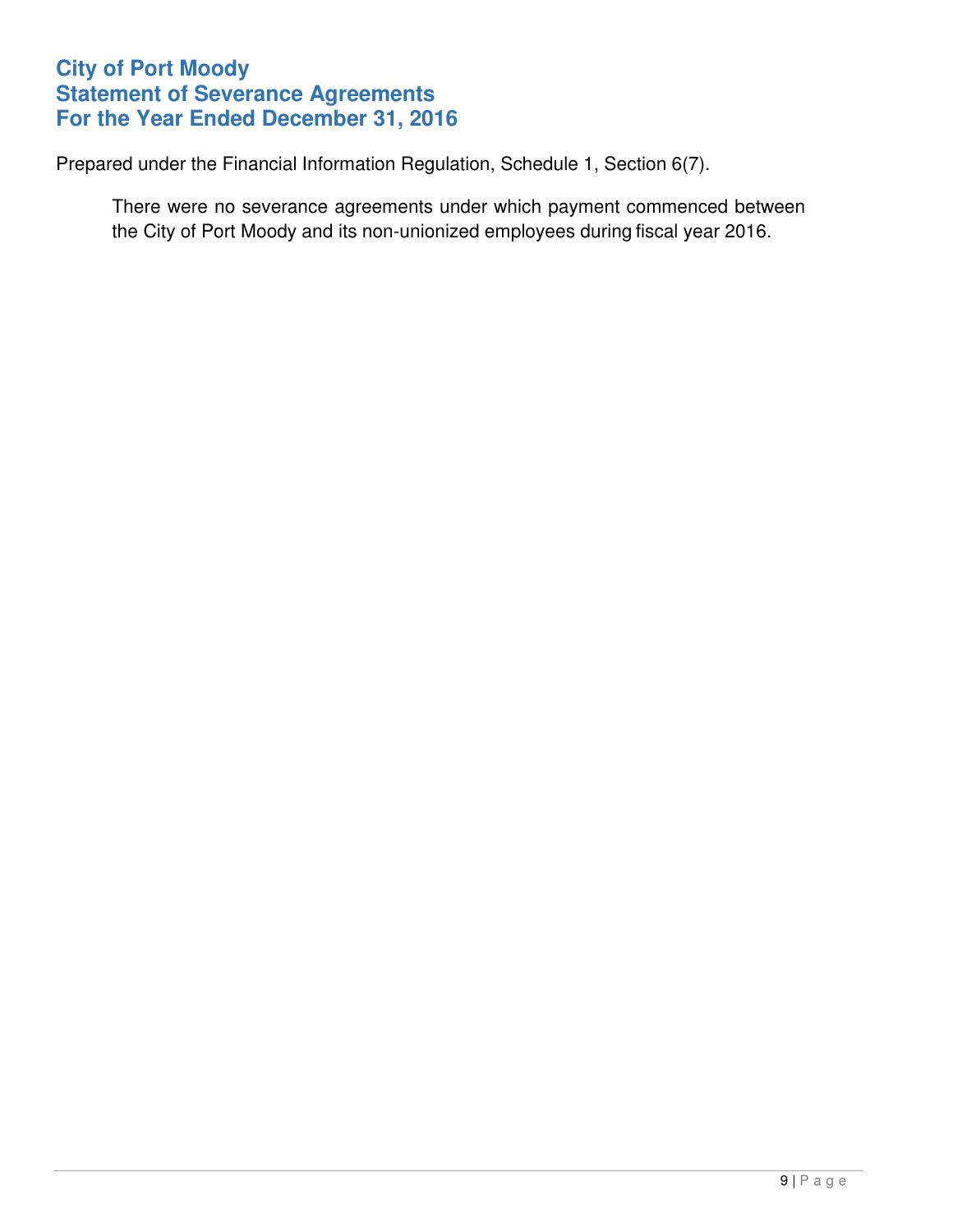# **City of Port Moody Schedule of Suppliers of Goods or Services For the Year Ended December 31, 2016**

#### Prepared under the Financial Information Regulation, Schedule 1, Section 7(1)(a).

| Suppliers (Greater than \$25,000)       |                |
|-----------------------------------------|----------------|
| <b>Name</b>                             | <b>Payment</b> |
| 3Si Risk Strategies Inc                 | 29,799         |
| A.W. Fireguard Supplies (1991) Ltd      | 90,085         |
| ABC Pipe Cleaning Services Ltd          | 61,846         |
| Absolute Industrial Mechanical Ltd      | 25,731         |
| <b>Allied Controls Ltd</b>              | 43,133         |
| Allstream Business Inc                  | 38,769         |
| Arctig Fabricating and Welding Ltd      | 64,074         |
| Associated Engineering (B.C.) Ltd       | 167,020        |
| <b>Associated Fire Safety Equipment</b> | 68,965         |
| Astro Turf                              | 151,148        |
| B & J Parts Ltd                         | 75,607         |
| <b>BC Hydro</b>                         | 971,941        |
| <b>BC Libraries Cooperative</b>         | 28,689         |
| BelPacific Excavating & Shoring LP      | 186,904        |
| <b>BMS Integrated Services Inc</b>      | 118,223        |
| Canadian Landscape & Civil Services Ltd | 67,414         |
| Canadian Pacific Railway Company        | 39,535         |
| <b>Cansel Survey Equipment</b>          | 29,108         |
| Carter GM Burnaby                       | 36,721         |
| Cerritos, Oscar Alberto                 | 38,080         |
| Chevron Canada Ltd                      | 331,046        |
| <b>Christie Lites Sales</b>             | 38,824         |
| City of Coquitlam                       | 118,217        |
| <b>CitySpaces Consulting Ltd</b>        | 90,799         |
| <b>CMDT Concrete Ltd</b>                | 298,449        |
| Cobra Electric                          | 371,706        |
| Colliers Project Leaders Inc            | 217,772        |
| <b>Commercial Lighting Products Ltd</b> | 42,725         |
| Coquitlam Chrysler Dodge Jeep Ltd       | 50,655         |
| Coquitlam Signs                         | 39,140         |
| CPS (Canada) Inc                        | 28,865         |
| <b>CTH Systems Inc</b>                  | 59,754         |
| <b>CVS Midwest Tape LLC</b>             | 38,887         |
| Davies Park & Associates                | 45,224         |
| Dell Canada Inc                         | 79,706         |
| Design Roofing & Sheet Metal Ltd        | 197,936        |
| Diamond Head Consulting Ltd             | 27,179         |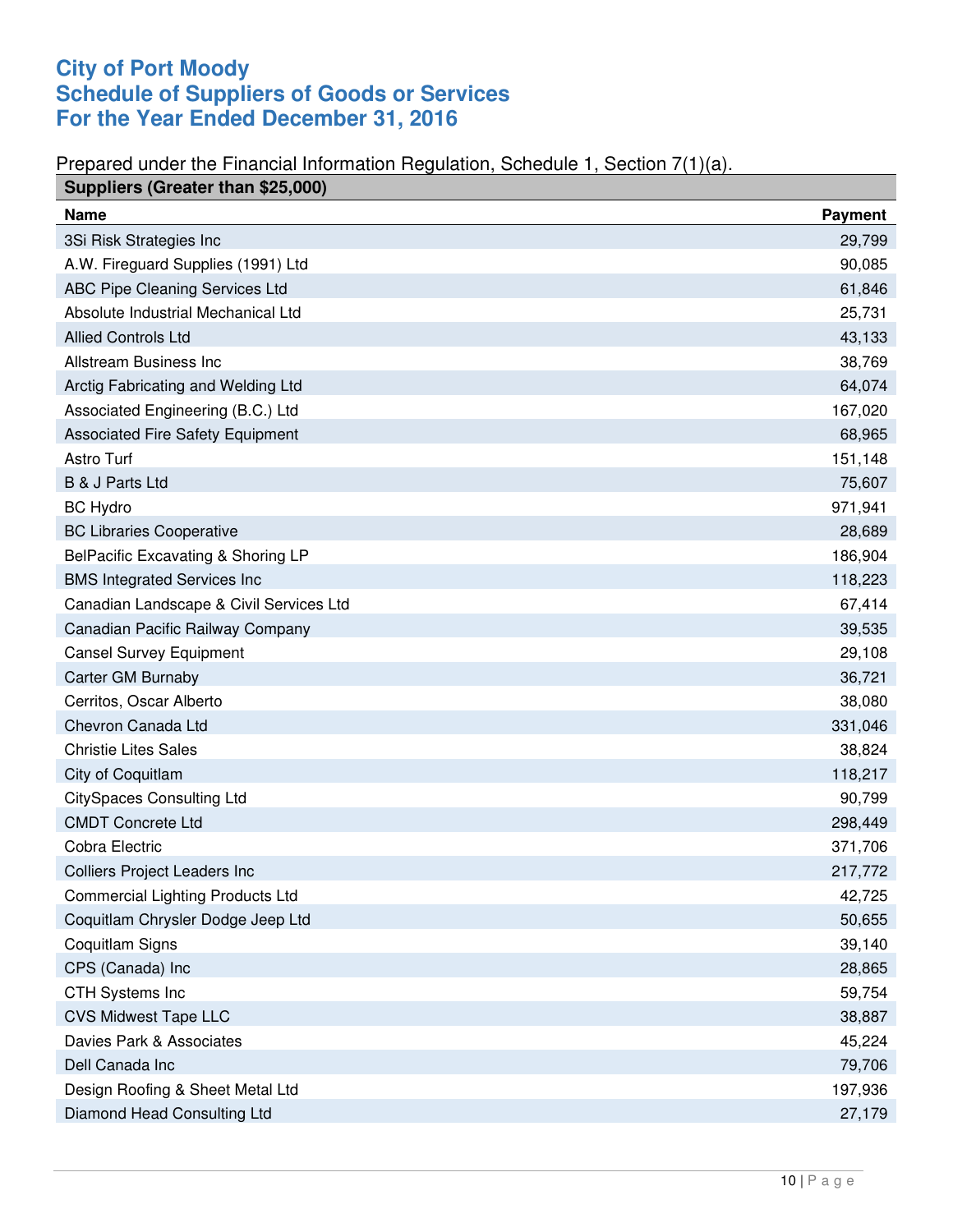| 33,254<br>Dougness Holdings Ltd<br><b>Drive Products</b><br>105,512<br><b>DS Tactical</b><br>44,688<br><b>DSG Communications</b><br>56,842<br>706,727<br>Ecomm, Emergency Communications<br>Eric Vance & Associates<br>47,270<br><b>ESC Automation</b><br>133,547<br>Eurovia British Columbia Inc<br>766,001<br>33,921<br>Finning (Canada)<br>Fortis<br>136,700<br>Garda Canada Security Corp<br>55,153<br>Gibson Waterworks Supply Inc<br>41,750<br><b>Graham Construction</b><br>135,905<br><b>Graphic Office Interiors</b><br>55,671<br><b>Greater Vancouver Regional District</b><br>656,066<br>276,535<br>Greater Vancouver Sewerage & Drainage<br><b>Greater Vancouver Water District</b><br>2,973,413<br>Guillevin International Co<br>38,375<br>Habitat Systems Inc<br>42,675<br>Hach Sales & Service Canada<br>33,357<br><b>Hallmark Cleaners</b><br>32,244<br>Hanscomb Ltd<br>30,870<br>Harvest Fraser Richmond Organics<br>178,966<br>Heritage Office Furnishings Ltd<br>42,376<br>Hobbs, Winter & MacDonald<br>42,525<br><b>HUB</b> International<br>174,973<br><b>Hughes Trucking Ltd</b><br>37,911<br><b>Industra Construction Corp</b><br>144,832<br><b>Inland Kenworth</b><br>66,775<br>Inprotect Systems (ATS TRAFFIC)<br>28,473<br>ISL Engineering and Land Services<br>225,586<br>J. Cote & Son Excavating Ltd<br>467,155<br>Jack Cewe Ltd<br>1,612,438<br><b>JPM Tree Service</b><br>31,904<br>Kasian Architecture Interior Design & Planning Ltd<br>58,291<br>Kerr Wood Leidal<br>354,102<br><b>KPMG LLP</b><br>35,522<br>LAT Div of Lafarge Canada Inc<br>325,407<br><b>LDR Engineering Group</b><br>183,648<br>Mainroad Lower Mainland Contracting<br>107,625<br>Manulife<br>68,991<br>Marathon Surfaces Inc<br>33,777<br>McElhanney Consulting Services Ltd<br>149,138 | <b>Name</b>                   | <b>Payment</b> |
|------------------------------------------------------------------------------------------------------------------------------------------------------------------------------------------------------------------------------------------------------------------------------------------------------------------------------------------------------------------------------------------------------------------------------------------------------------------------------------------------------------------------------------------------------------------------------------------------------------------------------------------------------------------------------------------------------------------------------------------------------------------------------------------------------------------------------------------------------------------------------------------------------------------------------------------------------------------------------------------------------------------------------------------------------------------------------------------------------------------------------------------------------------------------------------------------------------------------------------------------------------------------------------------------------------------------------------------------------------------------------------------------------------------------------------------------------------------------------------------------------------------------------------------------------------------------------------------------------------------------------------------------------------------------------------------------------------------------------------------------------------------------------------------------|-------------------------------|----------------|
|                                                                                                                                                                                                                                                                                                                                                                                                                                                                                                                                                                                                                                                                                                                                                                                                                                                                                                                                                                                                                                                                                                                                                                                                                                                                                                                                                                                                                                                                                                                                                                                                                                                                                                                                                                                                |                               |                |
|                                                                                                                                                                                                                                                                                                                                                                                                                                                                                                                                                                                                                                                                                                                                                                                                                                                                                                                                                                                                                                                                                                                                                                                                                                                                                                                                                                                                                                                                                                                                                                                                                                                                                                                                                                                                |                               |                |
|                                                                                                                                                                                                                                                                                                                                                                                                                                                                                                                                                                                                                                                                                                                                                                                                                                                                                                                                                                                                                                                                                                                                                                                                                                                                                                                                                                                                                                                                                                                                                                                                                                                                                                                                                                                                |                               |                |
|                                                                                                                                                                                                                                                                                                                                                                                                                                                                                                                                                                                                                                                                                                                                                                                                                                                                                                                                                                                                                                                                                                                                                                                                                                                                                                                                                                                                                                                                                                                                                                                                                                                                                                                                                                                                |                               |                |
|                                                                                                                                                                                                                                                                                                                                                                                                                                                                                                                                                                                                                                                                                                                                                                                                                                                                                                                                                                                                                                                                                                                                                                                                                                                                                                                                                                                                                                                                                                                                                                                                                                                                                                                                                                                                |                               |                |
|                                                                                                                                                                                                                                                                                                                                                                                                                                                                                                                                                                                                                                                                                                                                                                                                                                                                                                                                                                                                                                                                                                                                                                                                                                                                                                                                                                                                                                                                                                                                                                                                                                                                                                                                                                                                |                               |                |
|                                                                                                                                                                                                                                                                                                                                                                                                                                                                                                                                                                                                                                                                                                                                                                                                                                                                                                                                                                                                                                                                                                                                                                                                                                                                                                                                                                                                                                                                                                                                                                                                                                                                                                                                                                                                |                               |                |
|                                                                                                                                                                                                                                                                                                                                                                                                                                                                                                                                                                                                                                                                                                                                                                                                                                                                                                                                                                                                                                                                                                                                                                                                                                                                                                                                                                                                                                                                                                                                                                                                                                                                                                                                                                                                |                               |                |
|                                                                                                                                                                                                                                                                                                                                                                                                                                                                                                                                                                                                                                                                                                                                                                                                                                                                                                                                                                                                                                                                                                                                                                                                                                                                                                                                                                                                                                                                                                                                                                                                                                                                                                                                                                                                |                               |                |
|                                                                                                                                                                                                                                                                                                                                                                                                                                                                                                                                                                                                                                                                                                                                                                                                                                                                                                                                                                                                                                                                                                                                                                                                                                                                                                                                                                                                                                                                                                                                                                                                                                                                                                                                                                                                |                               |                |
|                                                                                                                                                                                                                                                                                                                                                                                                                                                                                                                                                                                                                                                                                                                                                                                                                                                                                                                                                                                                                                                                                                                                                                                                                                                                                                                                                                                                                                                                                                                                                                                                                                                                                                                                                                                                |                               |                |
|                                                                                                                                                                                                                                                                                                                                                                                                                                                                                                                                                                                                                                                                                                                                                                                                                                                                                                                                                                                                                                                                                                                                                                                                                                                                                                                                                                                                                                                                                                                                                                                                                                                                                                                                                                                                |                               |                |
|                                                                                                                                                                                                                                                                                                                                                                                                                                                                                                                                                                                                                                                                                                                                                                                                                                                                                                                                                                                                                                                                                                                                                                                                                                                                                                                                                                                                                                                                                                                                                                                                                                                                                                                                                                                                |                               |                |
|                                                                                                                                                                                                                                                                                                                                                                                                                                                                                                                                                                                                                                                                                                                                                                                                                                                                                                                                                                                                                                                                                                                                                                                                                                                                                                                                                                                                                                                                                                                                                                                                                                                                                                                                                                                                |                               |                |
|                                                                                                                                                                                                                                                                                                                                                                                                                                                                                                                                                                                                                                                                                                                                                                                                                                                                                                                                                                                                                                                                                                                                                                                                                                                                                                                                                                                                                                                                                                                                                                                                                                                                                                                                                                                                |                               |                |
|                                                                                                                                                                                                                                                                                                                                                                                                                                                                                                                                                                                                                                                                                                                                                                                                                                                                                                                                                                                                                                                                                                                                                                                                                                                                                                                                                                                                                                                                                                                                                                                                                                                                                                                                                                                                |                               |                |
|                                                                                                                                                                                                                                                                                                                                                                                                                                                                                                                                                                                                                                                                                                                                                                                                                                                                                                                                                                                                                                                                                                                                                                                                                                                                                                                                                                                                                                                                                                                                                                                                                                                                                                                                                                                                |                               |                |
|                                                                                                                                                                                                                                                                                                                                                                                                                                                                                                                                                                                                                                                                                                                                                                                                                                                                                                                                                                                                                                                                                                                                                                                                                                                                                                                                                                                                                                                                                                                                                                                                                                                                                                                                                                                                |                               |                |
|                                                                                                                                                                                                                                                                                                                                                                                                                                                                                                                                                                                                                                                                                                                                                                                                                                                                                                                                                                                                                                                                                                                                                                                                                                                                                                                                                                                                                                                                                                                                                                                                                                                                                                                                                                                                |                               |                |
|                                                                                                                                                                                                                                                                                                                                                                                                                                                                                                                                                                                                                                                                                                                                                                                                                                                                                                                                                                                                                                                                                                                                                                                                                                                                                                                                                                                                                                                                                                                                                                                                                                                                                                                                                                                                |                               |                |
|                                                                                                                                                                                                                                                                                                                                                                                                                                                                                                                                                                                                                                                                                                                                                                                                                                                                                                                                                                                                                                                                                                                                                                                                                                                                                                                                                                                                                                                                                                                                                                                                                                                                                                                                                                                                |                               |                |
|                                                                                                                                                                                                                                                                                                                                                                                                                                                                                                                                                                                                                                                                                                                                                                                                                                                                                                                                                                                                                                                                                                                                                                                                                                                                                                                                                                                                                                                                                                                                                                                                                                                                                                                                                                                                |                               |                |
|                                                                                                                                                                                                                                                                                                                                                                                                                                                                                                                                                                                                                                                                                                                                                                                                                                                                                                                                                                                                                                                                                                                                                                                                                                                                                                                                                                                                                                                                                                                                                                                                                                                                                                                                                                                                |                               |                |
|                                                                                                                                                                                                                                                                                                                                                                                                                                                                                                                                                                                                                                                                                                                                                                                                                                                                                                                                                                                                                                                                                                                                                                                                                                                                                                                                                                                                                                                                                                                                                                                                                                                                                                                                                                                                |                               |                |
|                                                                                                                                                                                                                                                                                                                                                                                                                                                                                                                                                                                                                                                                                                                                                                                                                                                                                                                                                                                                                                                                                                                                                                                                                                                                                                                                                                                                                                                                                                                                                                                                                                                                                                                                                                                                |                               |                |
|                                                                                                                                                                                                                                                                                                                                                                                                                                                                                                                                                                                                                                                                                                                                                                                                                                                                                                                                                                                                                                                                                                                                                                                                                                                                                                                                                                                                                                                                                                                                                                                                                                                                                                                                                                                                |                               |                |
|                                                                                                                                                                                                                                                                                                                                                                                                                                                                                                                                                                                                                                                                                                                                                                                                                                                                                                                                                                                                                                                                                                                                                                                                                                                                                                                                                                                                                                                                                                                                                                                                                                                                                                                                                                                                |                               |                |
|                                                                                                                                                                                                                                                                                                                                                                                                                                                                                                                                                                                                                                                                                                                                                                                                                                                                                                                                                                                                                                                                                                                                                                                                                                                                                                                                                                                                                                                                                                                                                                                                                                                                                                                                                                                                |                               |                |
|                                                                                                                                                                                                                                                                                                                                                                                                                                                                                                                                                                                                                                                                                                                                                                                                                                                                                                                                                                                                                                                                                                                                                                                                                                                                                                                                                                                                                                                                                                                                                                                                                                                                                                                                                                                                |                               |                |
|                                                                                                                                                                                                                                                                                                                                                                                                                                                                                                                                                                                                                                                                                                                                                                                                                                                                                                                                                                                                                                                                                                                                                                                                                                                                                                                                                                                                                                                                                                                                                                                                                                                                                                                                                                                                |                               |                |
|                                                                                                                                                                                                                                                                                                                                                                                                                                                                                                                                                                                                                                                                                                                                                                                                                                                                                                                                                                                                                                                                                                                                                                                                                                                                                                                                                                                                                                                                                                                                                                                                                                                                                                                                                                                                |                               |                |
|                                                                                                                                                                                                                                                                                                                                                                                                                                                                                                                                                                                                                                                                                                                                                                                                                                                                                                                                                                                                                                                                                                                                                                                                                                                                                                                                                                                                                                                                                                                                                                                                                                                                                                                                                                                                |                               |                |
|                                                                                                                                                                                                                                                                                                                                                                                                                                                                                                                                                                                                                                                                                                                                                                                                                                                                                                                                                                                                                                                                                                                                                                                                                                                                                                                                                                                                                                                                                                                                                                                                                                                                                                                                                                                                |                               |                |
|                                                                                                                                                                                                                                                                                                                                                                                                                                                                                                                                                                                                                                                                                                                                                                                                                                                                                                                                                                                                                                                                                                                                                                                                                                                                                                                                                                                                                                                                                                                                                                                                                                                                                                                                                                                                |                               |                |
|                                                                                                                                                                                                                                                                                                                                                                                                                                                                                                                                                                                                                                                                                                                                                                                                                                                                                                                                                                                                                                                                                                                                                                                                                                                                                                                                                                                                                                                                                                                                                                                                                                                                                                                                                                                                |                               |                |
|                                                                                                                                                                                                                                                                                                                                                                                                                                                                                                                                                                                                                                                                                                                                                                                                                                                                                                                                                                                                                                                                                                                                                                                                                                                                                                                                                                                                                                                                                                                                                                                                                                                                                                                                                                                                |                               |                |
|                                                                                                                                                                                                                                                                                                                                                                                                                                                                                                                                                                                                                                                                                                                                                                                                                                                                                                                                                                                                                                                                                                                                                                                                                                                                                                                                                                                                                                                                                                                                                                                                                                                                                                                                                                                                |                               |                |
|                                                                                                                                                                                                                                                                                                                                                                                                                                                                                                                                                                                                                                                                                                                                                                                                                                                                                                                                                                                                                                                                                                                                                                                                                                                                                                                                                                                                                                                                                                                                                                                                                                                                                                                                                                                                |                               |                |
|                                                                                                                                                                                                                                                                                                                                                                                                                                                                                                                                                                                                                                                                                                                                                                                                                                                                                                                                                                                                                                                                                                                                                                                                                                                                                                                                                                                                                                                                                                                                                                                                                                                                                                                                                                                                |                               |                |
|                                                                                                                                                                                                                                                                                                                                                                                                                                                                                                                                                                                                                                                                                                                                                                                                                                                                                                                                                                                                                                                                                                                                                                                                                                                                                                                                                                                                                                                                                                                                                                                                                                                                                                                                                                                                |                               |                |
|                                                                                                                                                                                                                                                                                                                                                                                                                                                                                                                                                                                                                                                                                                                                                                                                                                                                                                                                                                                                                                                                                                                                                                                                                                                                                                                                                                                                                                                                                                                                                                                                                                                                                                                                                                                                |                               |                |
|                                                                                                                                                                                                                                                                                                                                                                                                                                                                                                                                                                                                                                                                                                                                                                                                                                                                                                                                                                                                                                                                                                                                                                                                                                                                                                                                                                                                                                                                                                                                                                                                                                                                                                                                                                                                |                               |                |
|                                                                                                                                                                                                                                                                                                                                                                                                                                                                                                                                                                                                                                                                                                                                                                                                                                                                                                                                                                                                                                                                                                                                                                                                                                                                                                                                                                                                                                                                                                                                                                                                                                                                                                                                                                                                |                               |                |
|                                                                                                                                                                                                                                                                                                                                                                                                                                                                                                                                                                                                                                                                                                                                                                                                                                                                                                                                                                                                                                                                                                                                                                                                                                                                                                                                                                                                                                                                                                                                                                                                                                                                                                                                                                                                | Meadowlands Horticultural Inc | 25,369         |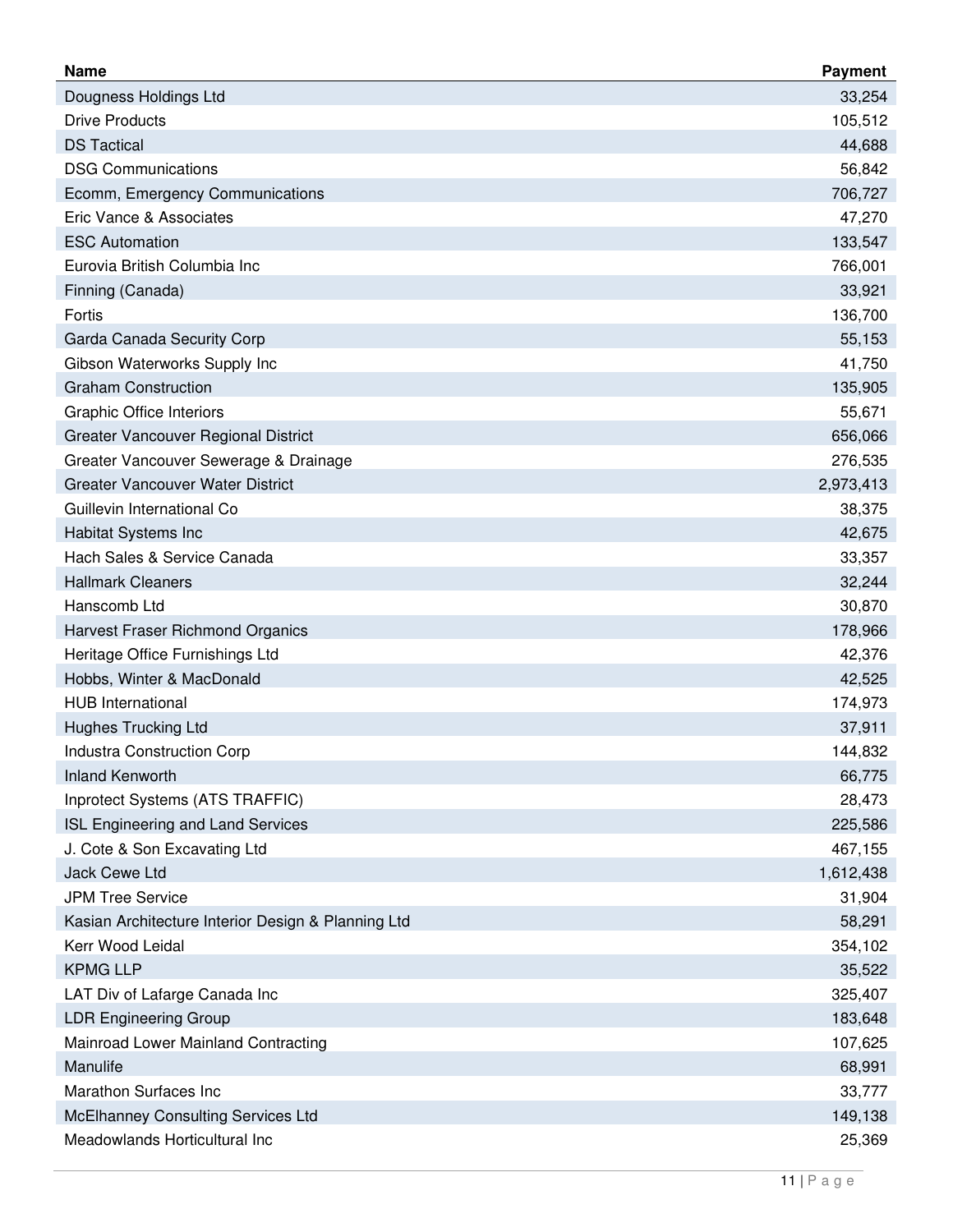| <b>Name</b>                                                | <b>Payment</b> |
|------------------------------------------------------------|----------------|
| Meadows Landscape Supply Ltd                               | 30,789         |
| Mercedes-Benz Langley                                      | 132,474        |
| Metro Motors Ltd                                           | 446,875        |
| Municipal Finance Authority                                | 240,994        |
| Micro Com System Ltd                                       | 28,816         |
| Microserve                                                 | 233,686        |
| <b>Mills Printing Product</b>                              | 55,624         |
| Moneris                                                    | 198,210        |
| Moore Canada                                               | 30,964         |
| Morrison Hershfield Ltd                                    | 155,724        |
| <b>MRC Build LP</b>                                        | 151,235        |
| <b>MSP</b>                                                 | 427,689        |
| Municipal Insurance Association                            | 501,503        |
| Municipal Pension Plan                                     | 5,467,616      |
| Murdy & McAllister                                         | 186,088        |
| Opus Interational Consultants (Canada) Ltd                 | 283,769        |
| Pacific Coast Heavy Truck Group                            | 33,051         |
| <b>Pacific Blue Cross</b>                                  | 834,080        |
| Petersen, Kehl                                             | 37,791         |
| Pinton Forrest & Maddon Group Inc DBA PFM Executive Search | 38,301         |
| <b>Platinum Stone Contracting Ltd</b>                      | 88,042         |
| Port Moody Arts Centre                                     | 422,754        |
| Port Moody Golden Spike Days Society                       | 40,580         |
| Port Moody Heritage Society                                | 81,875         |
| Port Moody Seniors Friendship Society                      | 52,230         |
| Port Moody Volunteer Firefighters Association              | 33,567         |
| <b>PrairieCoast Equipment</b>                              | 84,362         |
| PRIMECorp                                                  | 61,418         |
| Raybern Erectors Ltd                                       | 41,298         |
| Receiver General of Canada                                 | 8,697,001      |
| Remdal Painting & Restoration Inc                          | 29,535         |
| Revi's Building Maintenance Ltd                            | 64,260         |
| <b>Ricoh Canada</b>                                        | 101,251        |
| Rocky Mountain Phoenix                                     | 261,779        |
| Rogers                                                     | 135,098        |
| Rollins Machinery Ltd                                      | 46,668         |
| Roudgar, Parvaneh                                          | 31,338         |
| <b>Sandpiper Contracting</b>                               | 31,078         |
| <b>Scottish Line Painting</b>                              | 41,849         |
| Sigma Safety Corp                                          | 56,199         |
| Socrata Inc.                                               | 30,000         |
| Softchoice LP                                              | 64,047         |
| Square One Paving Ltd                                      | 60,270         |
| <b>Standard Electric BC Ltd</b>                            | 185,349        |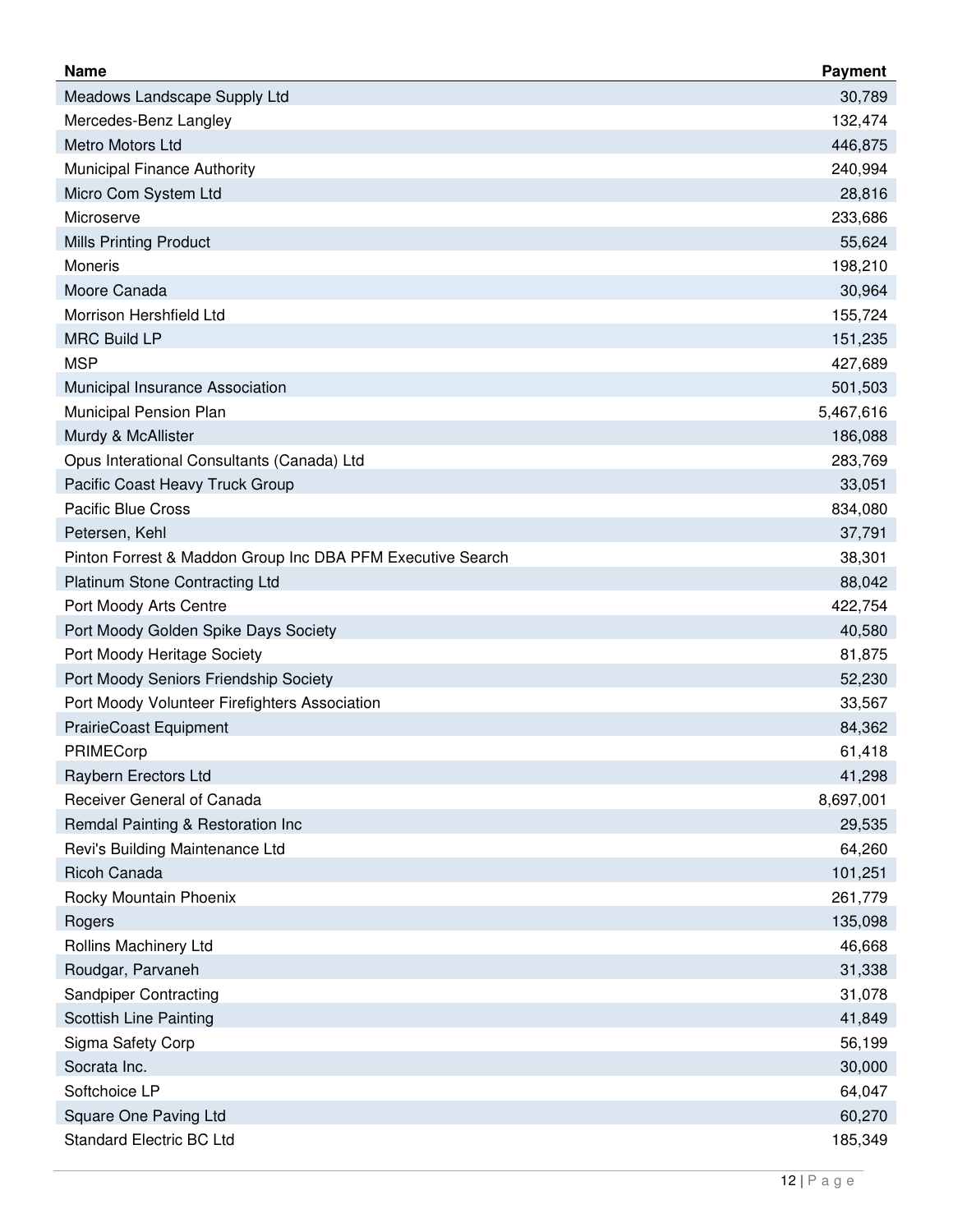| <b>Name</b>                                                                    | Payment      |
|--------------------------------------------------------------------------------|--------------|
| <b>Standard Life</b>                                                           | 203,392      |
| <b>Stormy Lake Consulting</b>                                                  | 34,965       |
| Surface Renewal Systems Ltd                                                    | 26,755       |
| <b>Telus Communications</b>                                                    | 103,866      |
| <b>Tempest Development Group</b>                                               | 33,211       |
| <b>Terrafirma Industries Ltd</b>                                               | 30,229       |
| The Tri-City News                                                              | 89,342       |
| <b>Treeko Contracting Ltd</b>                                                  | 67,032       |
| Tree-Mendous Arb Care                                                          | 153,979      |
| <b>Tri-City Fencing Academy</b>                                                | 74,022       |
| Unit 4 Business Software Corp                                                  | 196,788      |
| United Library Services Inc                                                    | 166,609      |
| Universal Flagging Inc                                                         | 25,903       |
| <b>Urban Systems</b>                                                           | 104,396      |
| Valmont West Coast Engineering Group Ltd                                       | 39,984       |
| Vancouver Pile Driving Ltd                                                     | 122,929      |
| Vecima Networks DBA Nero Global Tracking                                       | 25,814       |
| Veritiv Canada Inc                                                             | 71,438       |
| Wachs Canada Ltd                                                               | 85,560       |
| <b>WASP Manufacturing Ltd</b>                                                  | 104,197      |
| Waste Connections of Canada (formerly Progressive Waste Solutions Canada Inc). | 123,089      |
| <b>Workers Compensation Board</b>                                              | 572,140      |
| Western System Controls Ltd                                                    | 26,471       |
| <b>Williams Machinery</b>                                                      | 36,316       |
| <b>Winvan Paving</b>                                                           | 89,461       |
| Xylem Canada                                                                   | 39,240       |
| Zeemac Vehicle Lease Ltd                                                       | 70,366       |
| <b>ZLC Financial Group</b>                                                     | 36,750       |
| Suppliers (Greater than \$25,000)                                              | \$38,253,309 |

Prepared under the Financial Information Regulation, Schedule 1, Section 7(1)(b).

| Total Suppliers (Less than \$25,000) | \$4,479,385  |
|--------------------------------------|--------------|
| <b>Grand Total Supplier Payments</b> | \$42,732,694 |

Prepared under the Financial Information Regulation, Schedule 1, Section 7(1)(c).

The schedule of payments made for the provision of goods and services is not stated in the same format as the financial statements; therefore, there is no reconciliation.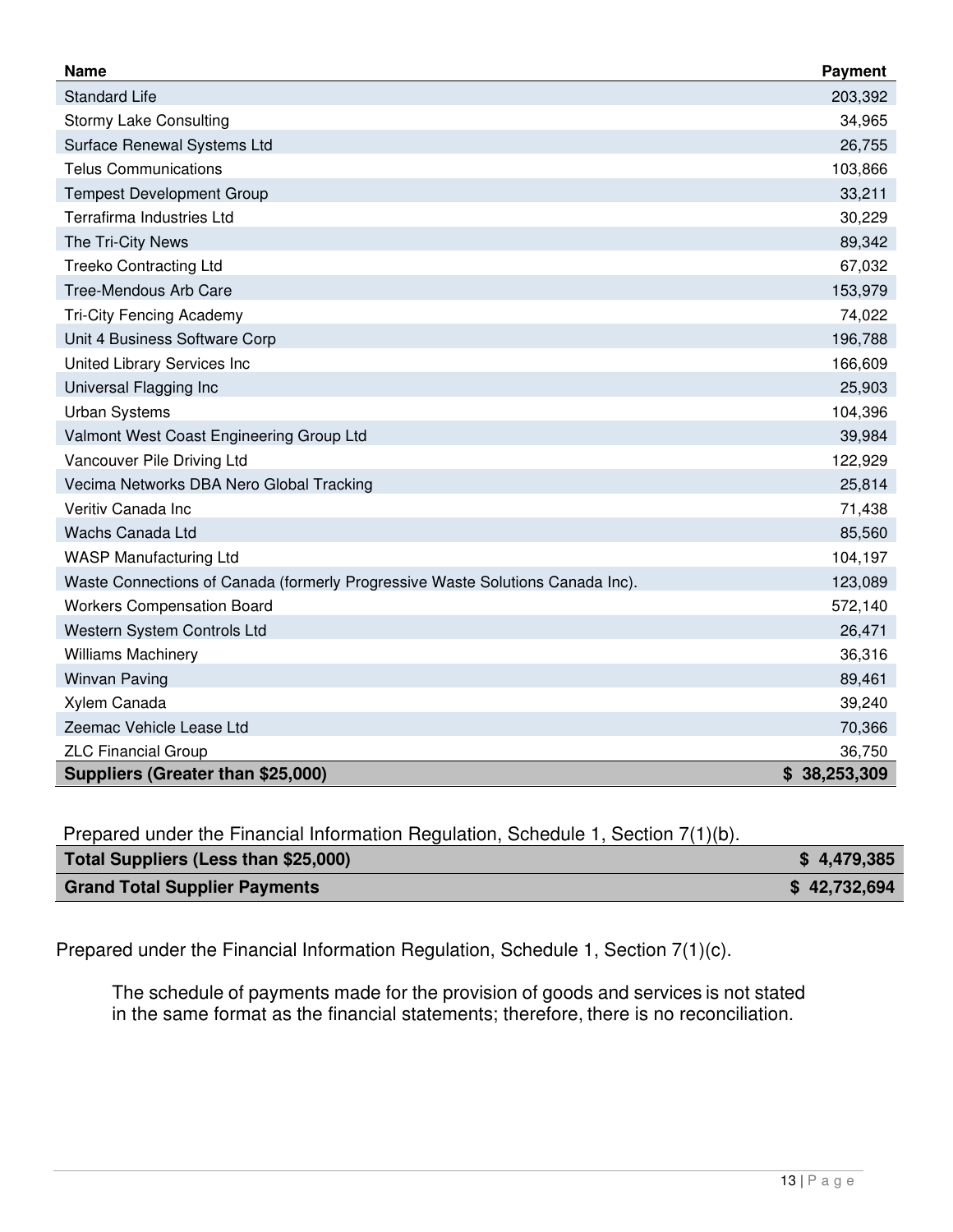## **City of Port Moody Statement of Payments of Grants or Contributions For the Year Ended December 31, 2016**

Prepared under the Financial Information Regulation, Schedule 1, Section 7(2)(b).

| Total Grants and Contributions (Greater than \$25,000) | \$0       |
|--------------------------------------------------------|-----------|
| Total Grants and Contributions (Less than \$25,000)    | \$32,900  |
| <b>Grand Total Grants and Contributions</b>            | \$ 32,900 |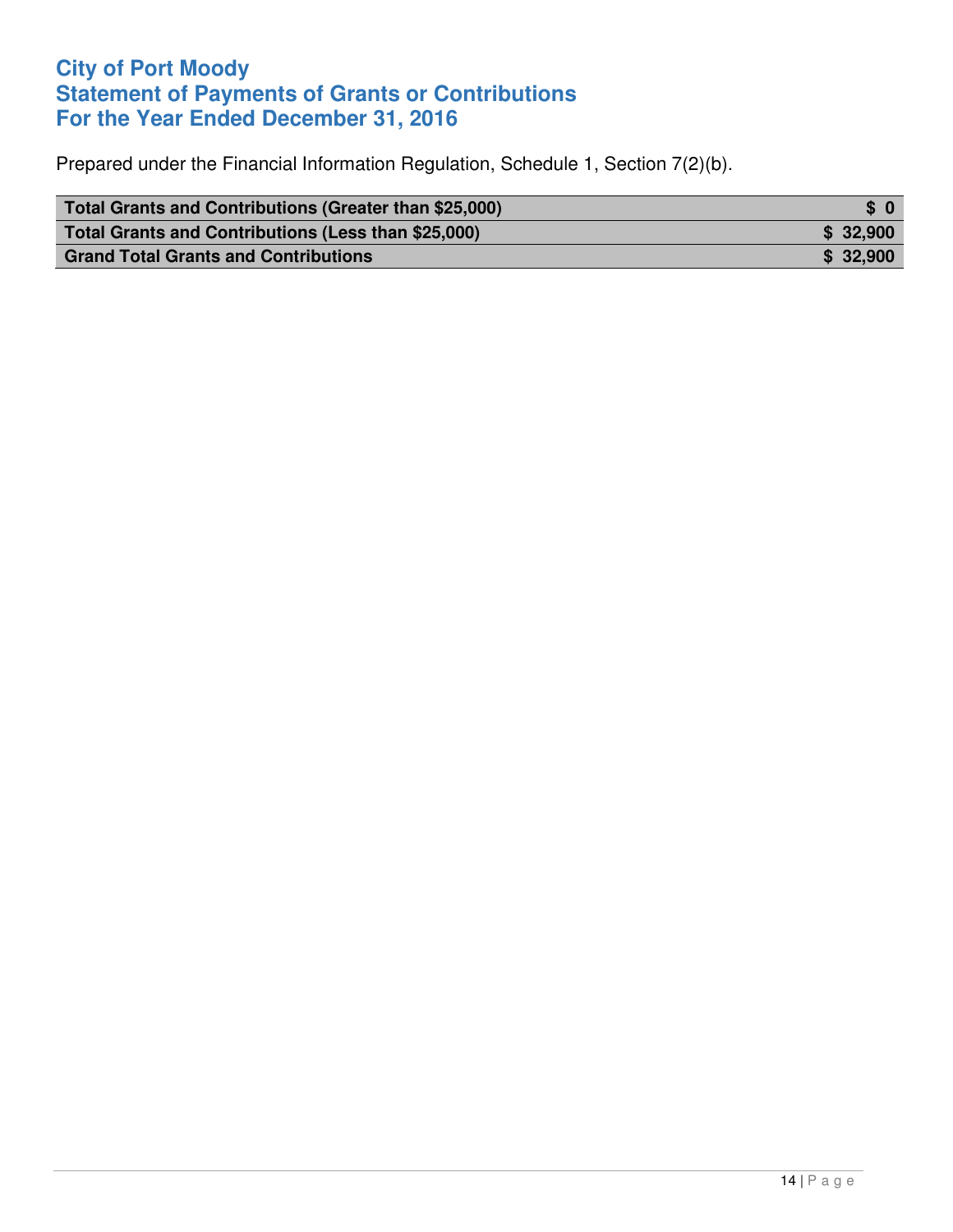### **City of Port Moody Statement of Financial Information Approval For the Year Ended December 31, 2016**

Prepared under the Financial Information Regulation, Schedule 1, Section 9(2).

The undersigned represents the General Manager, Finance and Technology Department for the City of Port Moody and approves all the Statements and Schedules included in this Statement of Financial Information, produced under the Financial Information Act.

 $\overline{a}$ 

Paul Rockwood, CPA, CGA, CRM General Manager, Finance and Technology Department June 8, 2017